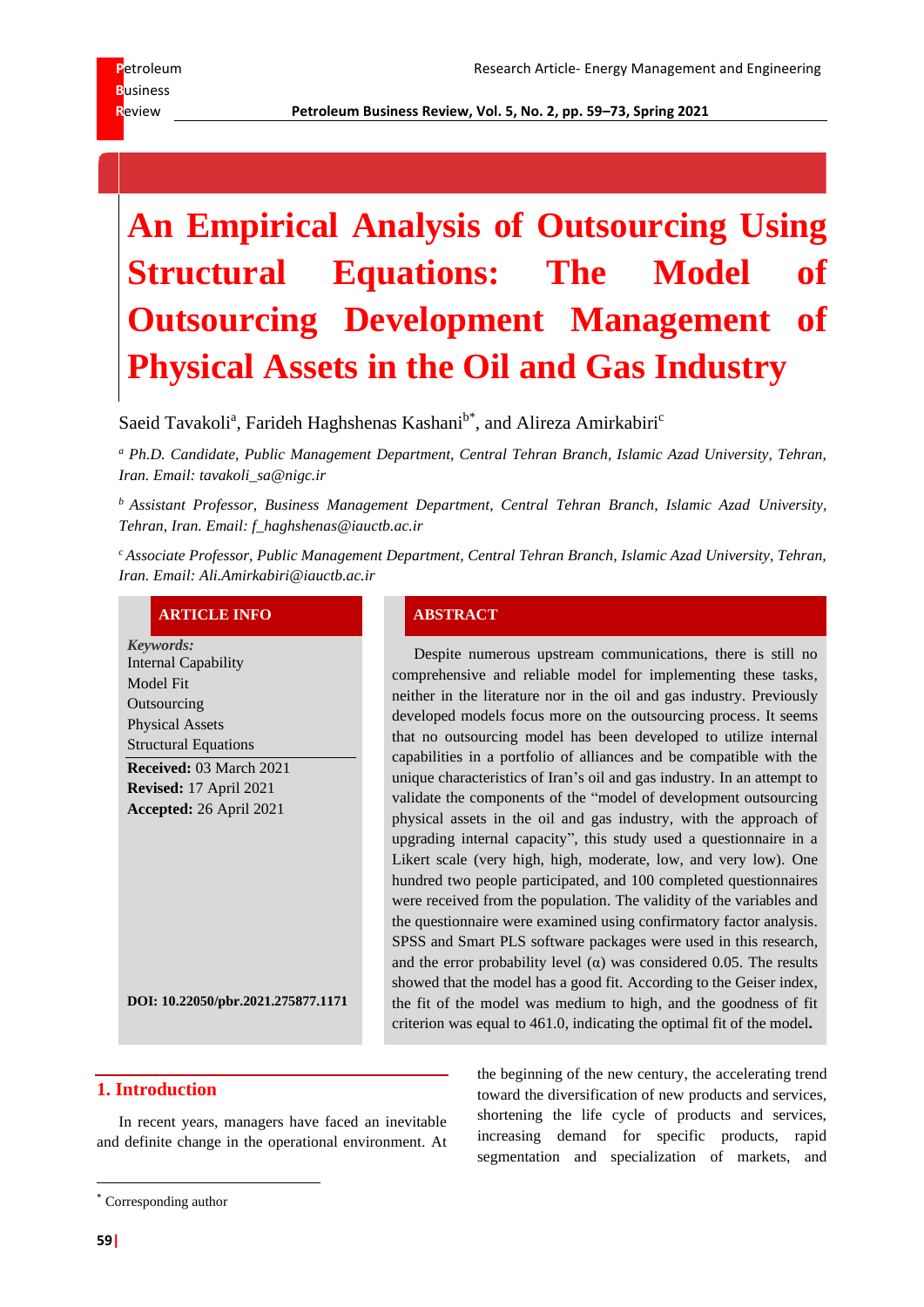generally competitive production has left companies with many problems. As a result of these developments, old production methods have lost their efficiency, and the need for new methods and philosophies that ensure the survival and development of an organization in the current unstable conditions is well felt. The emergence of global markets and competitors and new competitive strategies (based on quality, speed, and partnerships) have forced managers to adopt new management strategies, structures, and systems. Managers prefer companies and organizations that are agile, flexible, accountable, competitive, innovative, efficient, customer-oriented, and profitable. Small organizations are more flexible, and their management is dynamic; innovation, creativity, and initiative are encouraged.

The costs of supply chain management are the main element in managing the total cost and increasing the profitability of the company. Supply decisions are not limited to product process materials and components and can also be generalized to non-productive activities such as service, support, and engineering services. Nowadays, organizations outsource various activities in design, assembly, product development, marketing, and product delivery to end customers (Mishra et al., 2018). For example, companies in the oil, gas, and petrochemical industries have hundreds of different assets and services that can be outsourced. The quality of the available information and the assumptions used in the analysis affect supply decisions. Such decisions take into account, in addition to cost–benefit considerations, strategic issues, financial valuation, performance, and risk dimensions concerning supplier quality, reliability, delivery times, and delivery. A wrong decision can lead to higher product and service costs, wasted resources, lost opportunities, customers, and market shares. In this regard, outsourcing has been proposed as a new approach that provides accountability and accelerated actions for an organization in the face of possible changes (Daneshi and Delavari, 2008, 2).

Many organizations are moving from routine internal activities to new technology development and collaboration programs. In outsourcing, we decide which activities take place within the organization, which ones occur outside, which resources we need to have, and which ones we need to procure from outside the organization. In general, due to limited resources and financial shortages, outsourcing is an issue that most companies have to acquire the necessary technologies and ensure the performance of all their activities.

What can find a difference between organizations

and their capabilities in achieving their goals is appropriately managing the organization's assets, capabilities, and costs so that the highest possible efficiency and organizational performance is achieved with the lowest possible cost. Outsourcing can be a great help in achieving organizational ideals and goals and provide benefits for the organization. Meanwhile, identifying and prioritizing the factors affecting outsourcing can help managers implement organizational structures tailored to the organization's needs and use the power outside the organization to achieve the highest productivity (Kavosh and Chenari, 2018).

Langford and Parsa (1999) stated that outsourcing is the procurement of products and services from sources outside the organization. Outsourcing enables a company to focus on its core business (Mishra, quoted by Kakabadse and Kakabadse, 2005) and improves its performance (Mishra, quoted by Novak and Bastinza, 2018). Outsourcing means a contractual relationship with a foreign company that enables the provision of goods and services tailored to the company's needs (Mishra, quoted by Kakabadse and Kakabadse, 2005). According to these and other definitions, outsourcing includes allocating or redistributing business activities from an internal source to an external source. Using outsourcing as a strategy can benefit the organization, provided it is properly planned and managed with competence (Seyed Javadin, Hassangholipour, 2011).

Most companies have chosen outsourcing to minimize costs (Mishra quoted by Jiang and Data, 2018) and increase market value (Mishra quoted by Jiang, 2018). However, despite the growing trend of outsourcing, only a handful of practitioners view it as a transformational strategy (Mishra to Nephel from Linder, 2018). It can be imagined that the use of materials and energy and capabilities of organizations outside the scope of the company following the activities of the organization and planning to use this prioritization in organizational programs can pave the way for the right decisions of managers and appropriate organizational strategies to achieve good productivity in the field of outsourcing in the organization and benefit the organization from this positive value (Kavosh and Chenari, 2018). Awareness of outsourcing errors will help improve the identification, evaluation, and development of the outsourcing cycle. Therefore, determining and completing the outsourcing process, including strategic assessment, needs analysis, contractor evaluation, negotiation, contract management, project initiation and transfer, outsourcing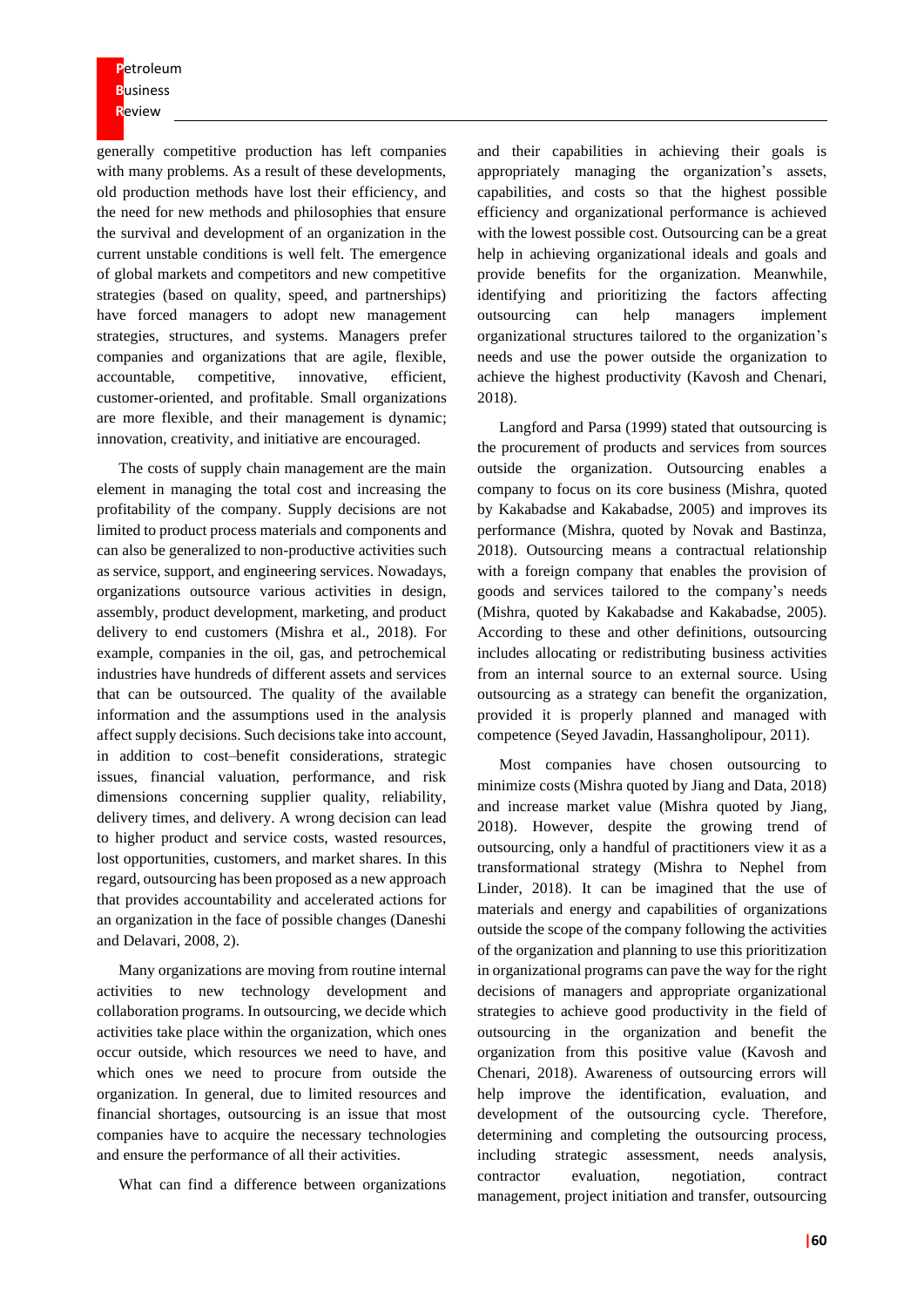

relationship management to follow-up, and modification or exit strategies.

Various emerging and different outsourcing activities require unique arrangements, including in-boundaries outsourcing, cross-border outsourcing, transfer outsourcing, co-outsourcing, online outsourcing, trade change outsourcing, trade process outsourcing, U-turn outsourcing, and added value corporate and multiple outsourcing. The types of risks that manage an organization depend on several factors, including the type of outsourcing agreed upon. Some authors categorize the types of outsourcing according to each stage or following each type of outsourcing (Chen, 2020).

Despite numerous upstream communications, there is still no comprehensive and reliable model for implementing these tasks, neither in the literature nor in the industry. Nonetheless, previously developed models such as outsourcing process frameworks (Perunović and Pedersen, 2007), management of outsourcing assets in municipalities (Hassani and Saadi, 2005), public sector outsourcing model (Rajabzadeh et al., 2008), a framework for outsourcing in the supply chain (Tracy, 2018), a framework developed for the outsourcing process (Zambery, 2011), a framework for outsourcing IT in transportation (Nikitakos et al., 2007), a conceptual model of IT outsourcing in transportation (Nikitakos et al., 2007), outsourcing model (ISO37500: 2014), outsourcing professional knowledge body model (2014IAOP), physical asset management model (ISO 55000: 2014), and physical asset management model (statute of physical asset management Ministry of Petroleum, 2018) focus more on the outsourcing process. An outsourcing model developed to utilize internal capabilities in a portfolio of alliances and compatible with the unique characteristics of the oil and gas industry has not been designed, so the outsourcing development management model in the oil and gas industry with the

domestic capability approach (Tavakoli et al., 2020) is a new one of this kind, at least, in Iran.

One of the sectors that the Iranian officials have continuously considered in recent decades is outsourcing in the oil and gas industry, but at the national and the industry level, despite the great emphasis, the share of asset outsourcing is still much lower than expected. Furthermore, the outsourcing of physical assets of the oil and gas industry, as a strategic industry in the country, is essential due to its scope and effects on all economic, social, and security aspects of the country. Especially when outsourcing leads to domestic capabilities in terms of simultaneously upgrading the capabilities of current stakeholders and contractors in this field. Evidence shows that achieving superior economic, financial, commercial, organizational, human, systemic, and qualitative results will be possible with a systemic approach to outsourcing physical assets.

As the largest company exploiting the physical assets of the country's gas industry and a company whose assets are spread throughout the country, Iran Gas Transmission Company is associated with the entire production and import, storage, consumption, and export chain of gas; has complex engineering, exploitation, processes, and management of physical assets; and has the potential and actual ability to become a model and driver of outsourcing in the oil and gas industry. There is also a willingness of senior executives and their affiliates to move toward outsourcing goals. Thus, it can be one of the best case studies to answer how to achieve the expected results in the oil and gas industry while paying attention to capacity for developing strategies internally. In this regard, Tavakoli et al. (2020) developed a model for the development of outsourcing of physical assets in the oil and gas industry, with the approach of upgrading domestic capacity (Iran Gas Transmission Company) that the present study seeks to validate and examine the various components of this model set.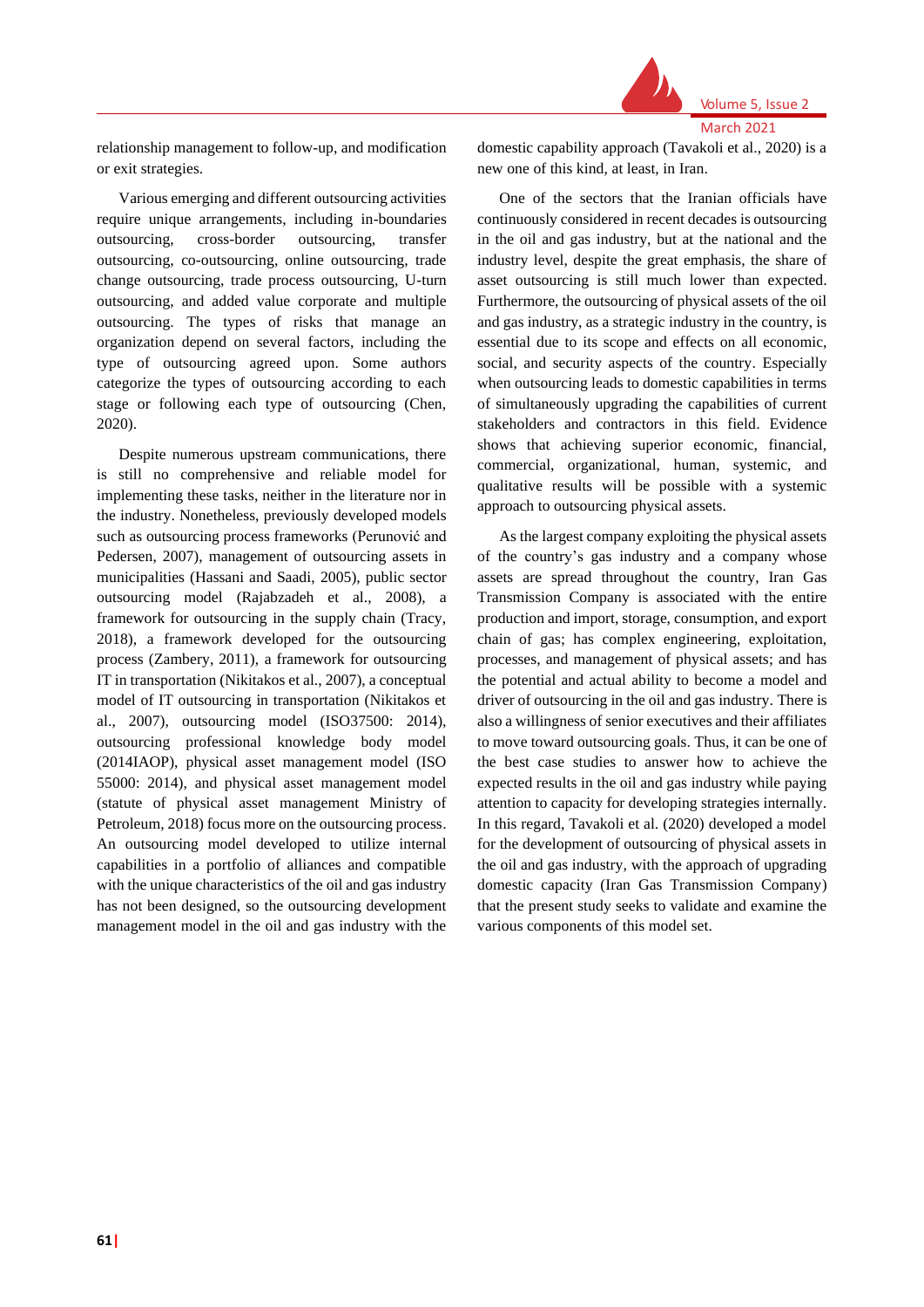



#### **2. Materials and methods**

Related studies are mentioned below, given the importance of outsourcing and the gaps in this field.

 $\begin{array}{|l|c|c|c|c|}\hline \text{Riemann} & \text{Riemann} \\\hline \text{Riemannian} & \text{Riemannian} \\\hline \end{array}$ 

Kavosh and Chenari (2015) conducted a study entitled "Identification and Prioritization of Factors Affecting Outsourcing in Khuzestan Gas Company" to identify and prioritize the factors affecting outsourcing in that company. For this purpose, a questionnaire consisting of thirty questions was designed based on the Likert scale and distributed among 20 experts working in that company. This Delphi panel was selected by the snowball method. In the second stage, another questionnaire was prepared to assess the preference of the criteria, and six factors were identified and determined based on their preference .

Nourang et al. (2019), in "Study of Scheduling in Oil and Gas EPC Projects Based on Implementation Outsourcing Strategy and Contract", found that the nature of process engineering in oil and gas projects has a remarkable effect on how to outsource implementation. In this study, the business model of project-oriented companies, the life cycle of the oil and gas project, and the relationship between outsourcing strategy and contract execution based on the process engineering of a refinery during the project life were examined .

Eslami et al. (2016), in the "Study of Outsourcing Strategies Effects in Improving the Organizational Performance of Iranian Industrial Companies", indicated that outsourcing of core activities, international outsourcing, and short-term outsourcing have a positive effect on market value, and the outsourcing of non-core (subsidiary) activities, internal outsourcing, and longterm outsourcing do not improve the market value of outsourcing companies.

In "Evaluating the Effectiveness of Outsourcing Training Courses of the National Iranian Gas Company", Fallah et al. (2016) collected research data based on three levels of crack Patrick. They conducted a semistructured interview with a researcher-made questionnaire that confirmed its validity and reliability. A one-sample t-test, chi-square goodness, and Friedman test were used for one-way analysis of quantitative data. Findings indicate the effectiveness of the courses and the excellent performance of the organizers .

Katato et al. (2020) explored the critical perspectives of many research papers from 2000 to 2018 on two types of business process outsourcing and information technology outsourcing. According to the study, many of these studies focused on corporate outsourcing and the reasons for outsourcing to enable the organization to target their core business and help them properly develop their ongoing competitive advantage. In this study, the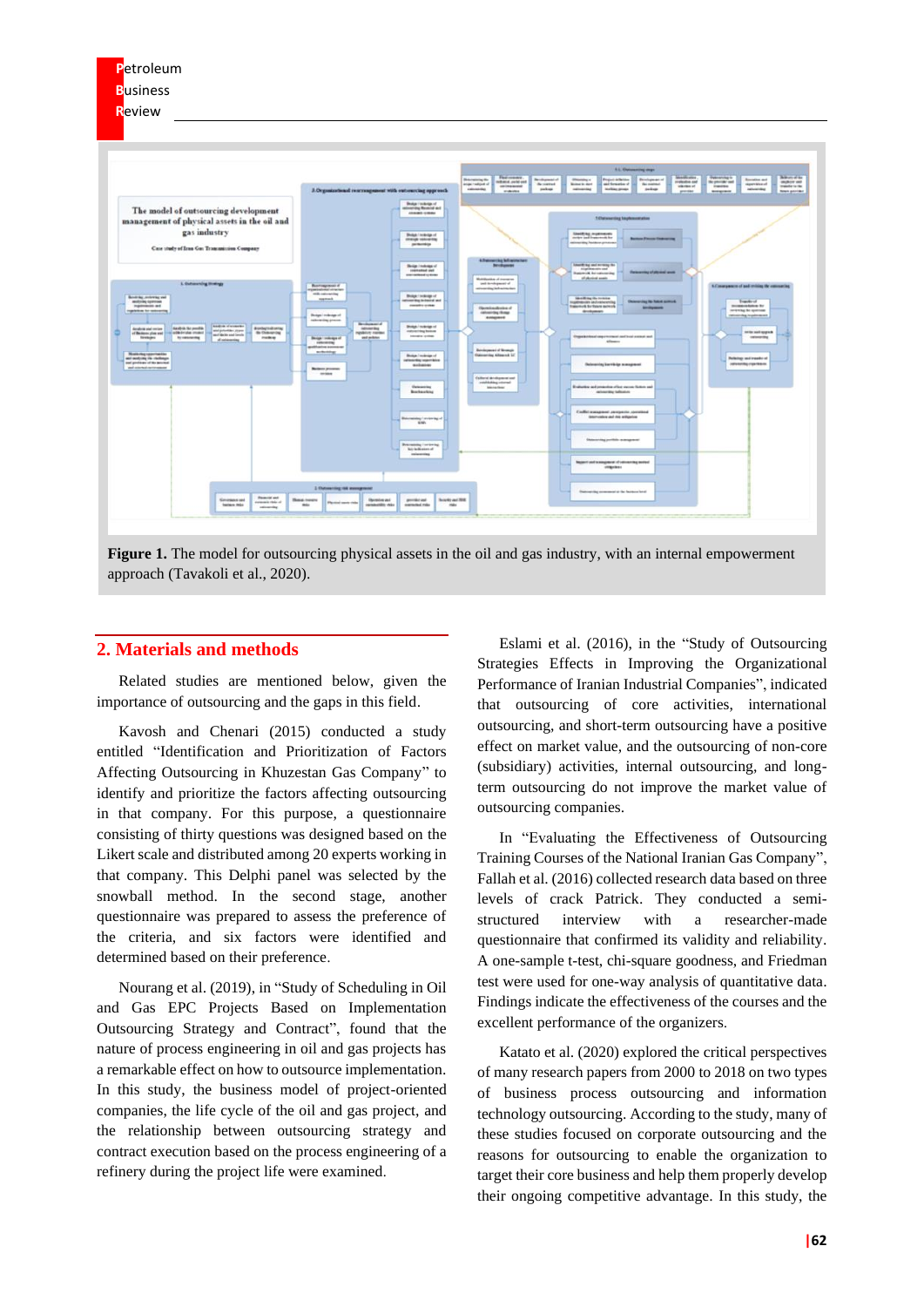

outsourcing process involves continuous decisionmaking throughout the life cycle of the outsourcing contract. They conclude that maintaining outsourcing throughout its contract period is the most crucial issue in the outsourcing management strategy .

In "A Review of Production and Operations Management Research on Outsourcing in Supply Chains", Tsay et al. (2018) compared the theory of the firm with outsourcing the operations and production and sought to establish a stronger link between strategy, economics, and production and operations management from an outsourcing perspective .

Oshri et al. (2015), in "Examining the Shadow of Outsourcing on Reducing Allocation or Costs", introduced tools for monitoring, analyzing, and managing outsourcing for small and medium-sized enterprises. Monitoring and managing aspects of outsourcing relationships could determine how outsourcing efforts were practical and, as a result, reduce risk and costs.

Jiang and Qureshi (2006) tried to establish the necessary relationship between outsourcing implementation and measuring company performance. They identified three main gaps in the literature review, the lack of a unit of measurement to evaluate outsourcing results, the gap in the relationship between outsourcing implementation and firm value, and the research gap on outsourcing contracts .

Embleton and Wright (1998) stated in "A Practical Guide to Successful Outsourcing" that, on average, companies using outsourcing strategy have been able to save a 9% of the cost and achieve a 15% increase in capacity and quality. After enumerating success factors in outsourcing, they mentioned that outsourcing, if properly handled, offers the great promise of cost savings. Successful outsourcing requires advanced analysis, research, planning, and human and managerial resources.

#### **2.1. Purpose of the research**

In this study, a bunch of hypotheses was examined: Outsourcing management through organizational rearrangement mediator impacts outsourcing implementation; Risk management through the outsourcing management mediator affects organizational rearrangement; Risk management affects the implementation of outsourcing through the mediating variable of organizational rearrangement; Organizational rearrangement affects the implementation of outsourcing through the mediating variable of outsourcing infrastructure development; Rearrangement through implementation mediator variable impacts outcomes; Development of outsourcing infrastructure through implementation mediator influences outcomes.

Moreover, complementary hypotheses were as follows. External management affects organizational rearrangement; organizational rearrangement influences the development of outsourcing infrastructure; organizational rearrangement affects the implementation of outsourcing; risk management impacts outsourcing management and organizational rearrangement; risk management affects the implementation of outsourcing; infrastructure development influences outsourcing implementation; outsourcing steps affect the outsourcing implementation; outsourcing implementation impacts outcomes; outcomes affect outsourcing leadership; outsourcing outcomes and outsourcing review influence outsourcing risk management.

#### **2.2. Research methodology**

The statistical population of the research includes managers and experts in the field of outsourcing with knowledge of the oil and gas industry. The data collection tool is a researcher-made questionnaire. It should be noted that the questionnaire is based on the model developed by Tavakoli et al. (2020). Factor analysis was used to validate the components and dimensions of the outsourcing development management model, and structural equations were used to test the hypotheses.

# **2.3. Research tools and assessment of validity and reliability**

After literature review and interviews, the model and categories of outsourcing development management were determined. Then, with several experts' guidance, the enumerated categories were converted to a questionnaire. The experts presented the questionnaire, and the Lawshe coefficient was calculated. In fact, in this study, a questionnaire was used to confirm or reject the components, and the experts expressed their opinions about the components in a five-point Likert scale (very high, high, medium, low, and very low). This researchermade questionnaire consisted of three sections: 1) guidelines for completing the questionnaire, 2) demographic information, 3) research questions. Using the questionnaire as a data collection tool in quantitative research is always after ensuring the validity and reliability of this tool. Therefore, in the following, we will discuss the validity and reliability of the questionnaire.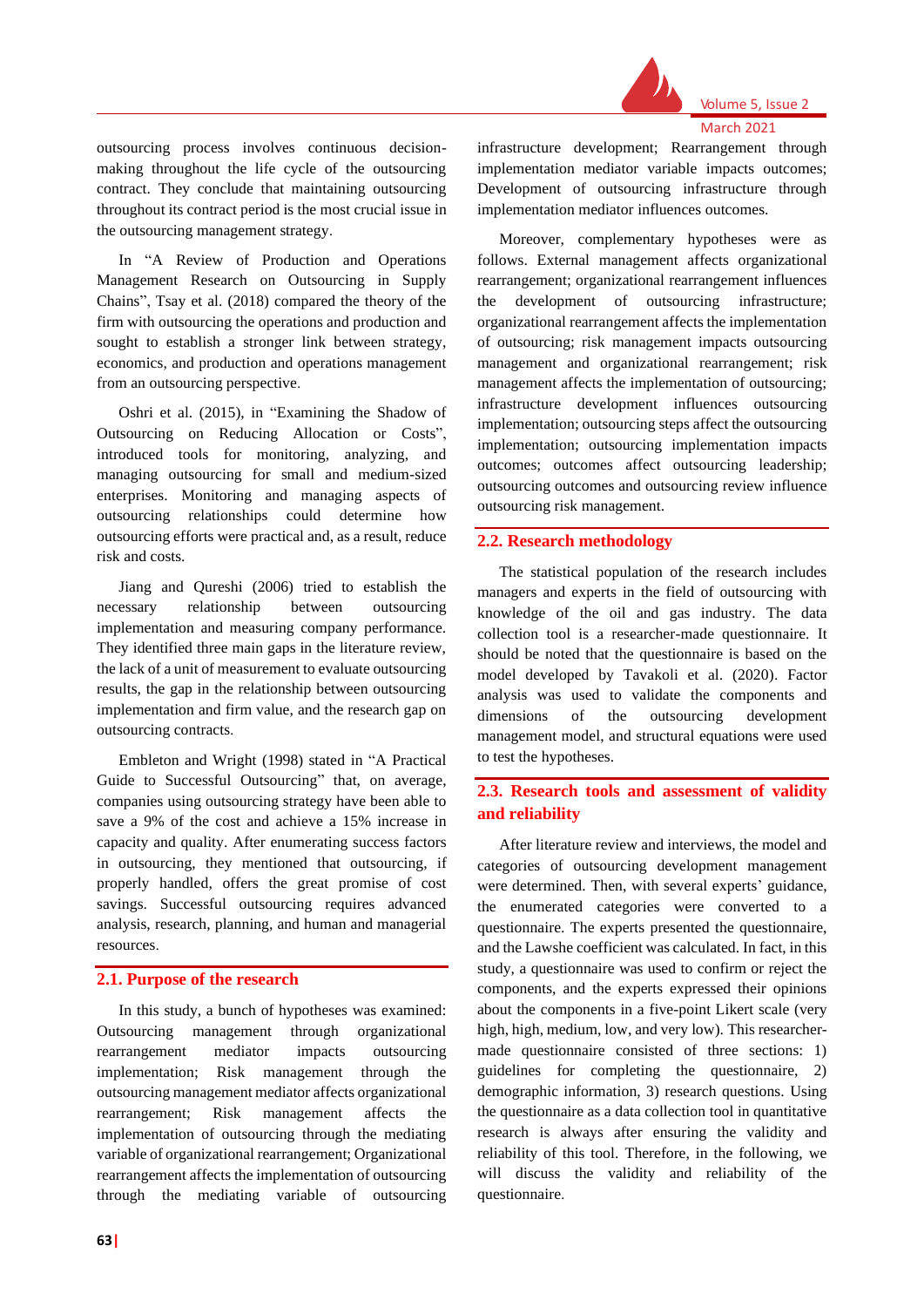Validity measures the desired feature and not another feature (Hooman 1994, 229). In this study, to calculate the content validity ratio (Lawshe, 1975), 13 experts in the field of knowledge and practice of outsourcing were selected. After they agreed to participate, operational definitions and explanations related to the content of the questions were explained, and they were asked to choose appropriateness or inappropriateness of remaining the questions that their presence in the questionnaire .

$$
CVR = \frac{n - N/2}{N/2}
$$

where  $n$  is the number of experts who have chosen the appropriate option, and *N* indicates the total number of specialists and equals 13 in the current study. The minimum acceptable CVR value is determined based on the number of experts who evaluated the questions. In this study, experts are 13, and the content validity ratio

**Table 1.** Population affected by outsourcing.

equals 0.54. Questions for which the calculated CVR value is less than the desired amount are excluded from the test. Based on the calculated ratios, out of 83 projected items, 78 items were approved, and 5 items were identified as inappropriate. Two were removed of the five inappropriate items, and the other three were modified.

#### **2.4. Population and statistical sample**

Those affected by outsourcing were identified in three groups and seven subgroups to determine the statistical population. In the next step, the number of populations affected by outsourcing and the sample size was determined according to the following table of the total questionnaires distributed among the sample of 102 participants (all male). A total of 100 completed questionnaires were collected.

| <b>Main group</b>  | <b>Subgroups</b>                     | $\boldsymbol{N}$ | <b>Sum</b> | <b>Sample size</b> |
|--------------------|--------------------------------------|------------------|------------|--------------------|
| Internal to the    | <b>Managers</b>                      | 24               |            | 18                 |
| subject            | <b>Staff representatives</b>         | 23               |            |                    |
|                    | Comity on outsourcing                | 9                |            | $\overline{7}$     |
|                    | Main committee for the outsourcing   | 14               |            | 10                 |
| Upstream           | of National Iranian Gas Company      |                  | 21         |                    |
| officials          | <b>Board of National Iranian Gas</b> | $\overline{7}$   |            | 5                  |
|                    | Company                              |                  |            |                    |
| <b>Contractors</b> | <b>Potential contractors</b><br>6    |                  | 20         | $\overline{4}$     |
|                    | <b>Actual contractors</b>            | 14               |            | 10                 |
| Other              |                                      | 34               | 34         | 25                 |
| beneficiaries      |                                      |                  |            |                    |

|  | Table 2. Descriptive data based on work experience. |  |  |  |  |
|--|-----------------------------------------------------|--|--|--|--|
|--|-----------------------------------------------------|--|--|--|--|

| <b>Work experience</b><br>(years) | F  | %f  | Age       |                | %f  | <b>Education</b>                      |    | $f\%$          |
|-----------------------------------|----|-----|-----------|----------------|-----|---------------------------------------|----|----------------|
| $5 - 15$                          |    | 5%  | $30 - 45$ | 17             | 17% | Post-diploma and<br>bachelor's degree | 24 | $\frac{0}{24}$ |
| $16 - 25$                         | 32 | 32% | $45 - 60$ | 81             | 81% | <b>MA</b>                             | 64 | 64%            |
| More than 25                      | 63 | 63% | $>60$     | $\overline{2}$ | 2%  | Ph.D.                                 | 12 | 12%            |

### **2.5. Data analysis**

After collecting the answers and recording the

information, the validity of the variables and the questionnaire were examined using confirmatory factor analysis. The software used was SPSS and Smart PLS. Moreover, the level of error probability  $(\alpha)$  was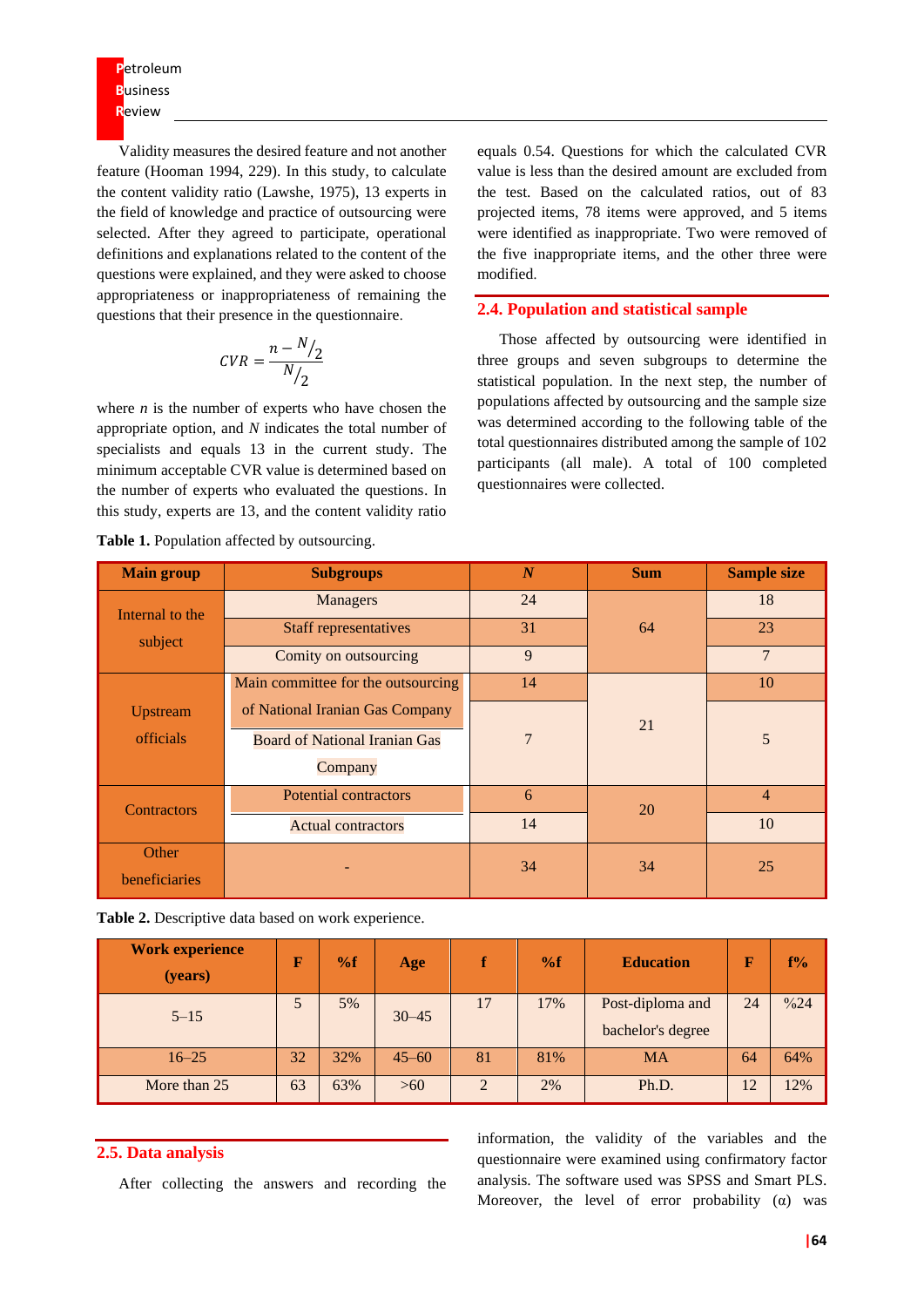

considered 0.05.

Wilk statistics have been used to investigate the normal distribution of variables.

# **3. Findings**

### **3.1. Normal distribution of research variables**

In this section, Kolmogorov–Smirnov and Shapiro– **Table 3.** Kolmogorov–Smirnov statistics to check the normality of the distribution of variables.

| <b>Variables</b>                                             | <b>Kolmogorov–Smirnov</b> |    |       | <b>Shapiro-Wilk</b> | <b>Result</b> |       |               |
|--------------------------------------------------------------|---------------------------|----|-------|---------------------|---------------|-------|---------------|
|                                                              | <b>Statistic</b>          | df | (sig) | <b>Statistic</b>    | df            | (sig) |               |
| Outsourcing management                                       | 140.0                     | 99 | 0.000 | 927.0               | 99            | 0.000 | Abnormal      |
| Management of outsourcing<br>risks                           | 115.0                     | 99 | 0.002 | 948.0               | 99            | 0.001 | Abnormal      |
| Organizational rearrangement<br>with an outsourcing approach | 088.0                     | 99 | 0.054 | 983.0               | 99            | 0.207 | Normal        |
| Development of outsourcing<br>infrastructures                | 0.87                      | 99 | 0.059 | 980.0               | 99            | 0.144 | <b>Normal</b> |
| Implementing outsourcing                                     | 0.71                      | 99 | 0.20  | 973.0               | 99            | 0.041 | Abnormal      |
| <b>Outsourcing steps</b>                                     | 0.074                     | 99 | 0.20  | 979.0               | 99            | 0.108 | <b>Normal</b> |
| <b>Outsourcing outcomes</b>                                  | 0.100                     | 99 | 0.015 | 950.0               | 99            | 0.001 | Abnormal      |

In Table 3, it can be seen that the significance level of Kolmogorov–Smirnov and Shapiro–Wilk tests for organizational rearrangement variables, outsourcing steps, and infrastructure development is higher than the error level of 5%; therefore, they have a normal distribution. However, they are not expected since the significance level of variables like management, risk management, outsourcing implementation, and outsourcing outcomes are less than a 5% error level. Because the distribution of some variables is normal, and the distribution of some of them is abnormal, Smart PLS software was used so that the abnormality of the data distribution does not increase the error in estimating the data.

#### **3.2. Check the adequacy of the sample size**

Confirmatory factor analysis was used to estimate and validate the research variables, and smart-PLS software was used to investigate the effect of the variables on other variables. The KMO sampling adequacy test was used to determine whether the number of samples was sufficient for factor analysis. The Bartlett sphericity test determines whether the variance of the research variables is influenced by the co-variance of some latent and fundamental factors. In other words, can it be said that the variance of the set of variables is due to a series of hidden and fundamental factors and not all variables?

| Kaiser-Meyer-Olkin measure of sampling adequacy | 0.776      |         |
|-------------------------------------------------|------------|---------|
|                                                 | Chi-square | 3285.85 |
| Bartlett sphericity test                        | df         | 666     |
|                                                 | sig        | 0.000   |

**Table 4.** Assessing the adequacy of sampling.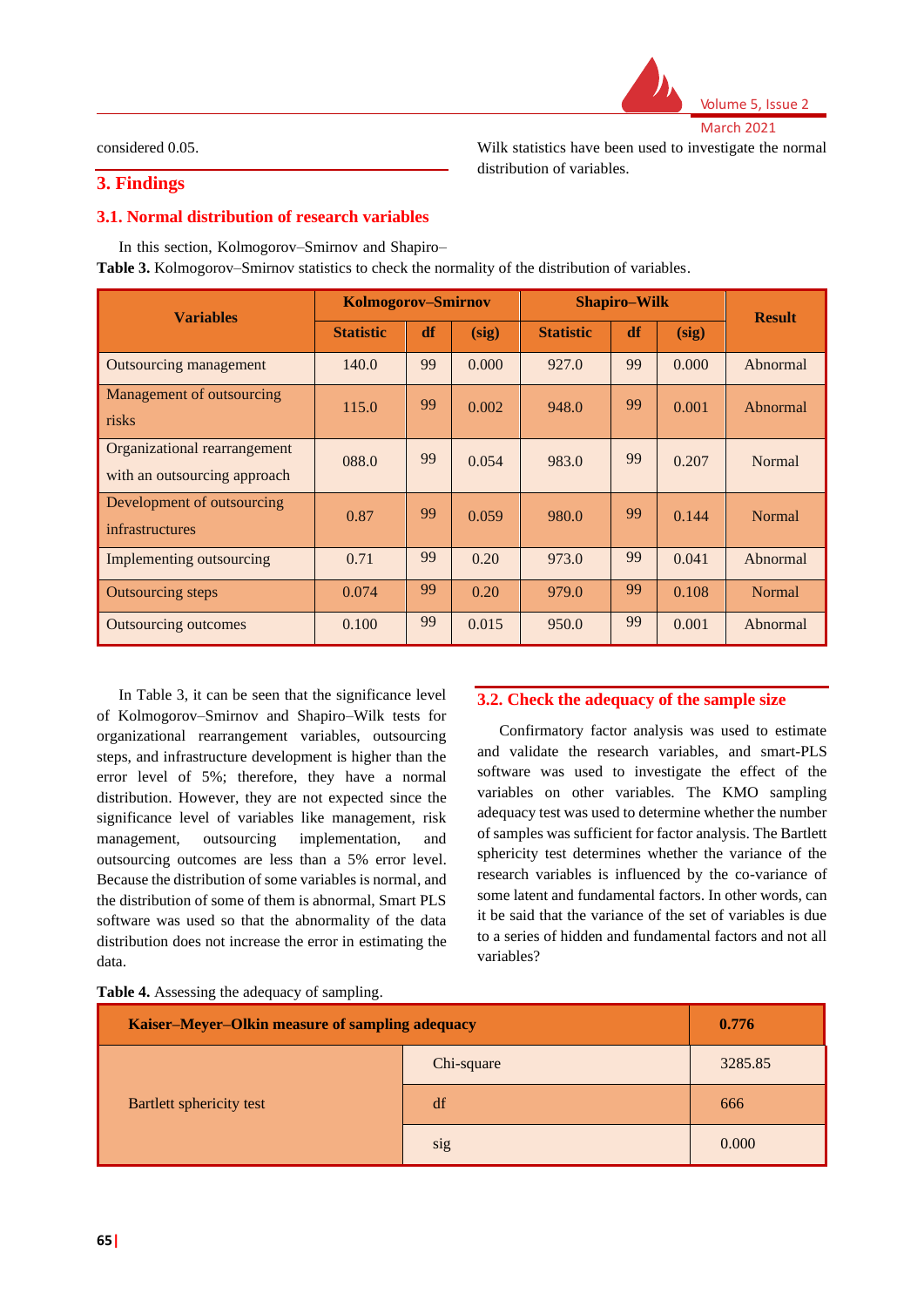According to the information in the table, the values of the Kaiser–Meyer–Olkin measure are close to 1.0, so the sample is sufficient; considering that the significance

level of the Bartlett spherical test is less than the error level of 5%, the factor analysis can be used to estimate variables.

| <b>Table 5.</b> Examining the factor loads of the questions. |  |  |  |  |  |  |  |  |
|--------------------------------------------------------------|--|--|--|--|--|--|--|--|
|                                                              |  |  |  |  |  |  |  |  |

| Variable       | Primary        | Extracted | Variable       | Primary        | <b>Extracted</b> | Variable                   | Primary      | <b>Extracted</b> | Variable       | Primary                 | Extracted |
|----------------|----------------|-----------|----------------|----------------|------------------|----------------------------|--------------|------------------|----------------|-------------------------|-----------|
| r1             | $\overline{1}$ | 0.878     | t6             | $\,1\,$        | 0.933            | m10                        | $\,1\,$      | 0.888            | g <sub>4</sub> | $\overline{\mathbf{1}}$ | 0.96      |
| r2             | $\overline{1}$ | 0.927     | p1             | $\,1\,$        | 0.895            | b1                         | $\,1\,$      | 0.916            | g5             | $\,1\,$                 | 0.821     |
| r3             | $\mathbf{1}$   | 0.883     | p2             | $\,1\,$        | 0.935            | b2                         | $\,1\,$      | 0.896            | g <sub>6</sub> | $\,1\,$                 | 0.816     |
| $\rm r4$       | $\overline{1}$ | 0.915     | p3             | $\,1\,$        | 0.909            | b3                         | $\,1\,$      | 0.934            | g7             | $\,1\,$                 | 0.89      |
| r5             | $\,1$          | 0.931     | p <sub>4</sub> | $\,1\,$        | 0.812            | b4                         | $\,1\,$      | 0.858            | g8             | $\,1\,$                 | 0.946     |
| <b>r6</b>      | $\overline{1}$ | 0.966     | p5             | $\mathbf 1$    | 0.887            | b <sub>5</sub>             | $\mathbf{1}$ | 0.918            | g9             | $\overline{1}$          | 0.924     |
| $\rm r7$       | $\overline{1}$ | 0.943     | p6             | $\overline{1}$ | 0.935            | b6                         | $\,1$        | 0.914            | g10            | $\overline{1}$          | 0.929     |
| r8             | $\mathbf 1$    | 0.854     | p7             | $\mathbf{1}$   | 0.921            | b7                         | $\,1\,$      | 0.902            | g11            | $\mathbf{1}$            | 0.952     |
| r9             | $\mathbf{1}$   | 0.891     | p8             | $\,1\,$        | 0.94             | b8                         | $\,1$        | 0.868            | g12            | $\,1\,$                 | 0.912     |
| r10            | $\,1\,$        | 0.923     | p9             | $\,1\,$        | 0.96             | b9                         | $\mathbf{1}$ | 0.907            | g13            | $\mathbf{1}$            | 0.921     |
| r11            | $\,1$          | 0.932     | p10            | $\,1\,$        | 0.915            | b10                        | $\,1\,$      | 0.892            | g14            | $\,1\,$                 | 0.96      |
| r12            | $\overline{1}$ | 0.847     | p11            | $\overline{1}$ | 0.897            | b11                        | $\mathbf{1}$ | 0.889            | g15            | $\overline{1}$          | 0.893     |
| $\rm m1$       | $\,1$          | 0.856     | p12            | $\,1\,$        | 0.926            | b12                        | $\,1\,$      | 0.813            | g16            | $\,1\,$                 | 0.877     |
| m2             | $\,1$          | 0.928     | p13            | $\,1\,$        | 0.908            | b13                        | $\,1\,$      | 0.924            | pb1            | $\,1\,$                 | 0.92      |
| m <sub>3</sub> | $\mathbf 1$    | 0.936     | p14            | $\,1\,$        | 0.909            | b14                        | $\,1\,$      | 0.946            | pb2            | $\mathbf{1}$            | 0.809     |
| m4             | $\,1$          | 0.933     | p15            | $\,1\,$        | 0.936            | b15                        | $\mathbf{1}$ | 0.842            | pb3            | $\,1\,$                 | 0.895     |
| m <sub>5</sub> | $\mathbf{1}$   | 0.932     | p16            | $\,1\,$        | 0.873            | t1                         | $\,1$        | 0.94             | pb4            | $\,1$                   | 0.88      |
| m6             | $\overline{1}$ | 0.958     | p17            | $\,1\,$        | 0.878            | $\ensuremath{\mathrm{t2}}$ | $\,1\,$      | 0.907            | pb5            | $\overline{1}$          | 0.946     |
| $\rm m7$       | $\overline{1}$ | 0.923     | g1             | $\,1\,$        | 0.901            | t3                         | $\,1\,$      | 0.939            | pb6            | $\,1\,$                 | 0.923     |
| $\rm m8$       | $\,1\,$        | 0.936     | g2             | $\,1\,$        | 0.937            | t4                         | $\,1\,$      | 0.895            | pb7            | $\,1\,$                 | 0.907     |
| m <sub>9</sub> | $\mathbf 1$    | 0.875     | g <sub>3</sub> | $\,1\,$        | 0.923            | t5                         | $\,1\,$      | 0.944            |                |                         |           |

According to Table 5, it can be stated that since the factor or extracted loads of the questionnaire items are at a high level and is close to 1.0, it can be concluded that the questions are at a desirable level to enter the factor analysis.

# **3.3. Estimating the relationships between research variables**

In this step, Smart PLS software is used, and the relationships between the variables are examined via structural equations.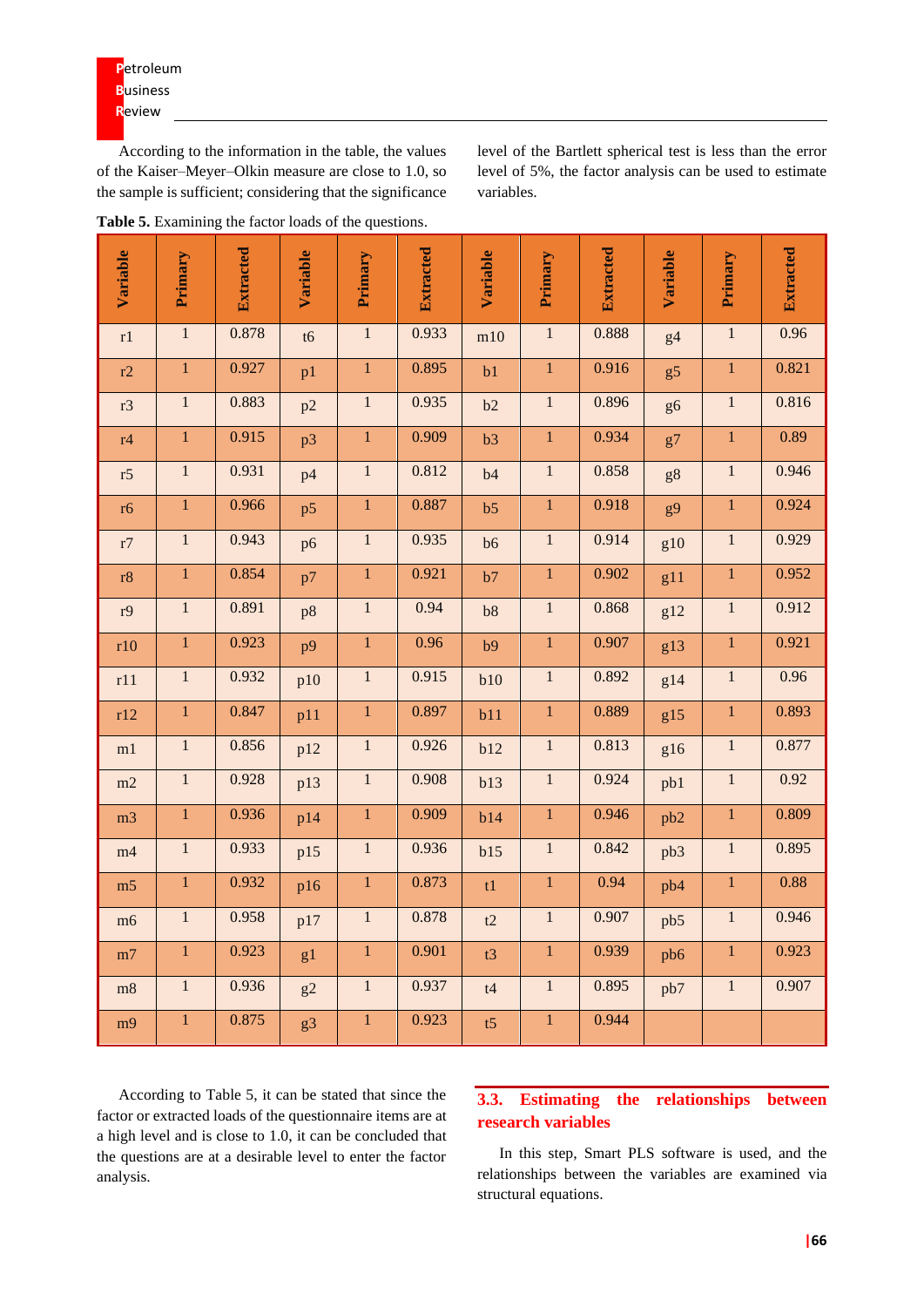





Figures 2 and 3 show that some variables significantly affect other variables. The relationships of all variables are presented in Table 6.

# **3.4. Model fit indicators**

In the PLS technique, the least-squares are used to fit the model, and usually, the coefficient of determination  $(R<sup>2</sup>)$ , Stone–Geiser index  $(Q<sup>2</sup>)$ , and goodness of fit (GOF) are used.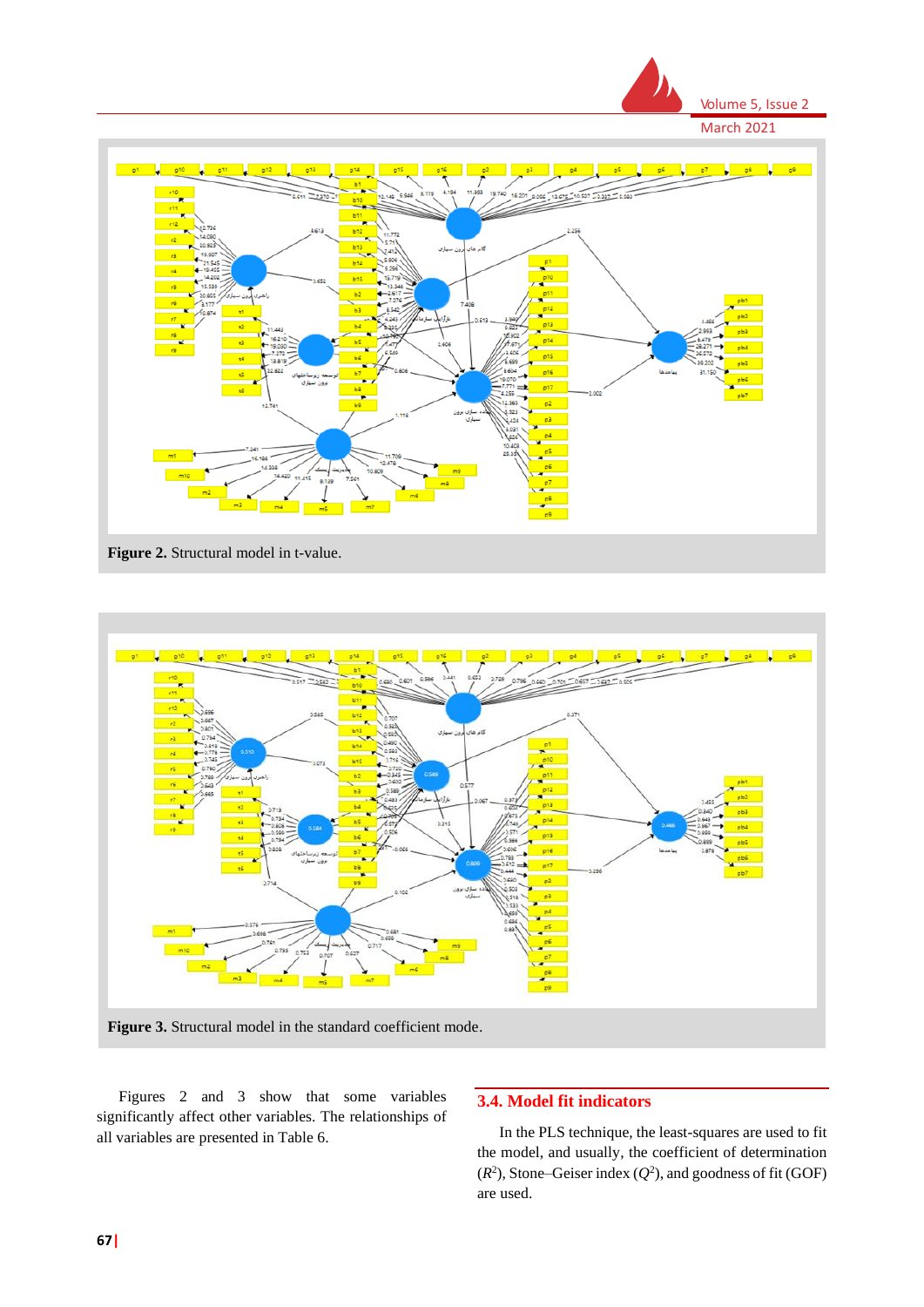| <b>Variables</b>            | $\mathbb{R}^2$ | $\mathbf{Q}^2$ | <b>Communality</b> | $\mathbb{R}^2$ |
|-----------------------------|----------------|----------------|--------------------|----------------|
| Organizational              | 0.735          | 0.243          | 0.250              | 0.735          |
| arrangement                 |                |                |                    |                |
| Outsourcing infrastructure  | 0.502          | 0.270          | 0.393              | 0.502          |
| development                 |                |                |                    |                |
| Outsourcing management      | 0.672          | 0.359          | 0.472              | 0.672          |
| <b>Risk management</b>      | --             | --             | 0.380              |                |
| Outsourcing                 | 0.770          | 0.285          | 0.300              | 0.770          |
| implementation              |                |                |                    |                |
| <b>Outsourcing outcomes</b> | 0.494          | 0.262          | 0.440              | 0.494          |
| <b>Outsourcing steps</b>    | 0.309          | 0.116          | 0.323              | 0.309          |
|                             |                |                | 0.461              |                |

**Table 6.** Determination coefficient and Stone–Geiser index.

According to the information in the above table, the coefficient of determination  $(R^2)$  of the variables is more than 30%, and the fit of the model is at an acceptable level. *Q*<sup>2</sup> index (Stone and Geiser 1975) also shows the predictive power of the model in endogenous structures in three values of 15.0, 2.0, and 35.0 as low, medium, and high predictive power, respectively (Hensler et al., 2009). The information in the above table demonstrates that the Aston Geiser index for each of the variables is more than 25%, and it can be stated that the fit of the model is above average and at a reasonable level.

#### **3.5. GOF index**

The most important index of the fit of the model in the technique of partial least squares (PLS) is the GOF index. Wetzels et al. (2009) introduced three values of **Table 7.** The test result of main hypotheses.

0.1, 0.25, and 0.36 as weak, medium, and strong values of GOF, respectively. This index can be calculated using the geometric mean of the  $R^2$  index and the mean of the redundancy indices.

GOF =  $\sqrt{age}$  average (Commonality) × average ( $R^2$ )

According to Tanenhaus et al. (2005), the GOF index in the PLS model is a practical solution for the general fit of modeling and is like other fit indices in covariancebased models. This index is between zero and one, and values close to one indicate the appropriate quality of the model. According to the above table, the goodness-of-fit criterion of 461.0 is obtained and indicates the optimal fit of the model.

#### **3.6. Testing research hypotheses**

| <b>Hypotheses</b>                                                                                                      | <b>Sobel</b>     |               | $(\beta)$       | <b>Sig</b> | <b>Result</b>                  |  |
|------------------------------------------------------------------------------------------------------------------------|------------------|---------------|-----------------|------------|--------------------------------|--|
|                                                                                                                        | <b>statistic</b> | <b>Direct</b> | <b>Indirect</b> |            |                                |  |
| Outsourcing management through<br>organizational rearrangement mediator has an<br>impact on outsourcing implementation | 2.539            | 0.073         | 0.184           | 0.011      | Hypothesis<br>confirmed        |  |
| Risk management through the outsourcing<br>management mediator affects organizational<br>rearrangement                 | 4.675            | 0.231         | 0.417           | 0.000      | <b>Hypothesis</b><br>confirmed |  |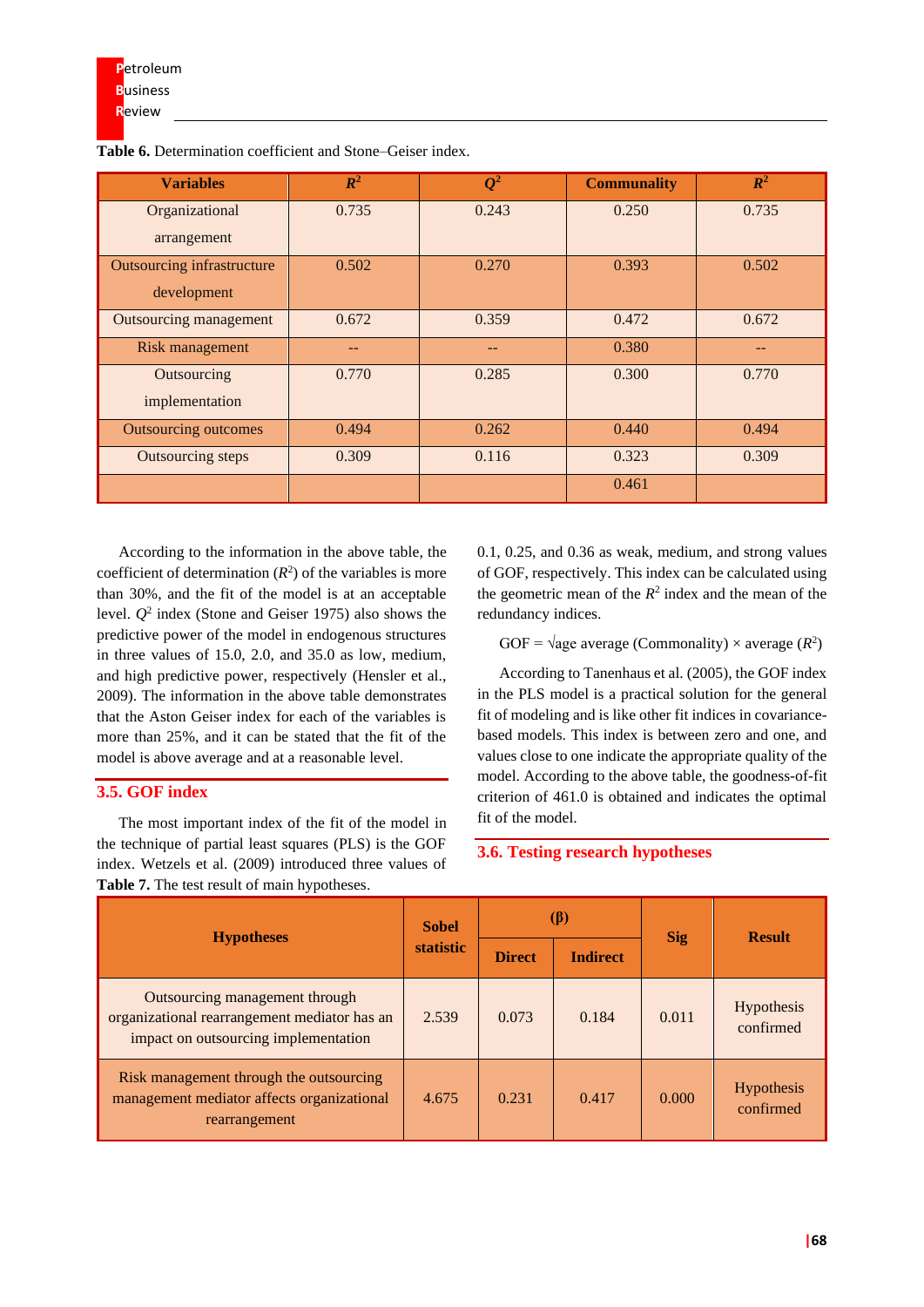

| <b>Hypotheses</b>                                                                                                                                           | <b>Sobel</b> | $(\beta)$     |                 | <b>Sig</b> | <b>Result</b>          |
|-------------------------------------------------------------------------------------------------------------------------------------------------------------|--------------|---------------|-----------------|------------|------------------------|
|                                                                                                                                                             | statistic    | <b>Direct</b> | <b>Indirect</b> |            |                        |
| Risk management affects the implementation<br>of outsourcing through the mediating variable<br>of organizational rearrangement                              | 1.402        | 0.102         | 0.072           | 0.160      | Hypothesis<br>rejected |
| Organizational rearrangement influences the<br>implementation of outsourcing through the<br>mediating variable of outsourcing<br>infrastructure development | 0.845        | 0.315         | 0.240           | 0.397      | Hypothesis<br>rejected |
| Rearrangement through implementation<br>mediator variable affects outcomes                                                                                  | 1.69         | 0.371         | 0.093           | 0.090      | Hypothesis<br>rejected |
| Development of outsourcing infrastructure<br>through implementation mediator has an<br>impact on outcomes                                                   | 0.782        | 0.067         | 0.019           | 0.433      | Hypothesis<br>rejected |

# **3.7. Complementary hypothesis**

**Table 8.** The test result of complementary hypotheses.

| <b>Hypothesis</b>                                                                     | T      | $(\beta)$ | sig   | result                  |
|---------------------------------------------------------------------------------------|--------|-----------|-------|-------------------------|
| External management affects organizational rearrangement                              | 4.485  | 0.585     | 0.000 | Hypothesis<br>confirmed |
| Organizational rearrangement affects the development of<br>outsourcing infrastructure | 20.317 | 0.746     | 0.000 | Hypothesis<br>confirmed |
| Organizational rearrangement affects the implementation of<br>outsourcing             | 2.611  | 0.315     | 0.009 | Hypothesis<br>confirmed |
| Risk management affects outsourcing management and<br>organizational rearrangement    | 12.498 | 0.714     | 0.000 | Hypothesis<br>confirmed |
| Risk management affects the implementation of outsourcing                             | 1.522  | 0.231     | 0.128 | Hypothesis<br>rejected  |
| Infrastructure development affects outsourcing implementation                         | 1.08   | 0.102     | 0.279 | Hypothesis<br>rejected  |
| Outsourcing steps affect the outsourcing implementation                               | 0.821  | $-0.068$  | 0.411 | Hypothesis<br>rejected  |
| Outsourcing implementation affects outcomes                                           | 7.323  | 0.577     | 0.000 | Hypothesis<br>confirmed |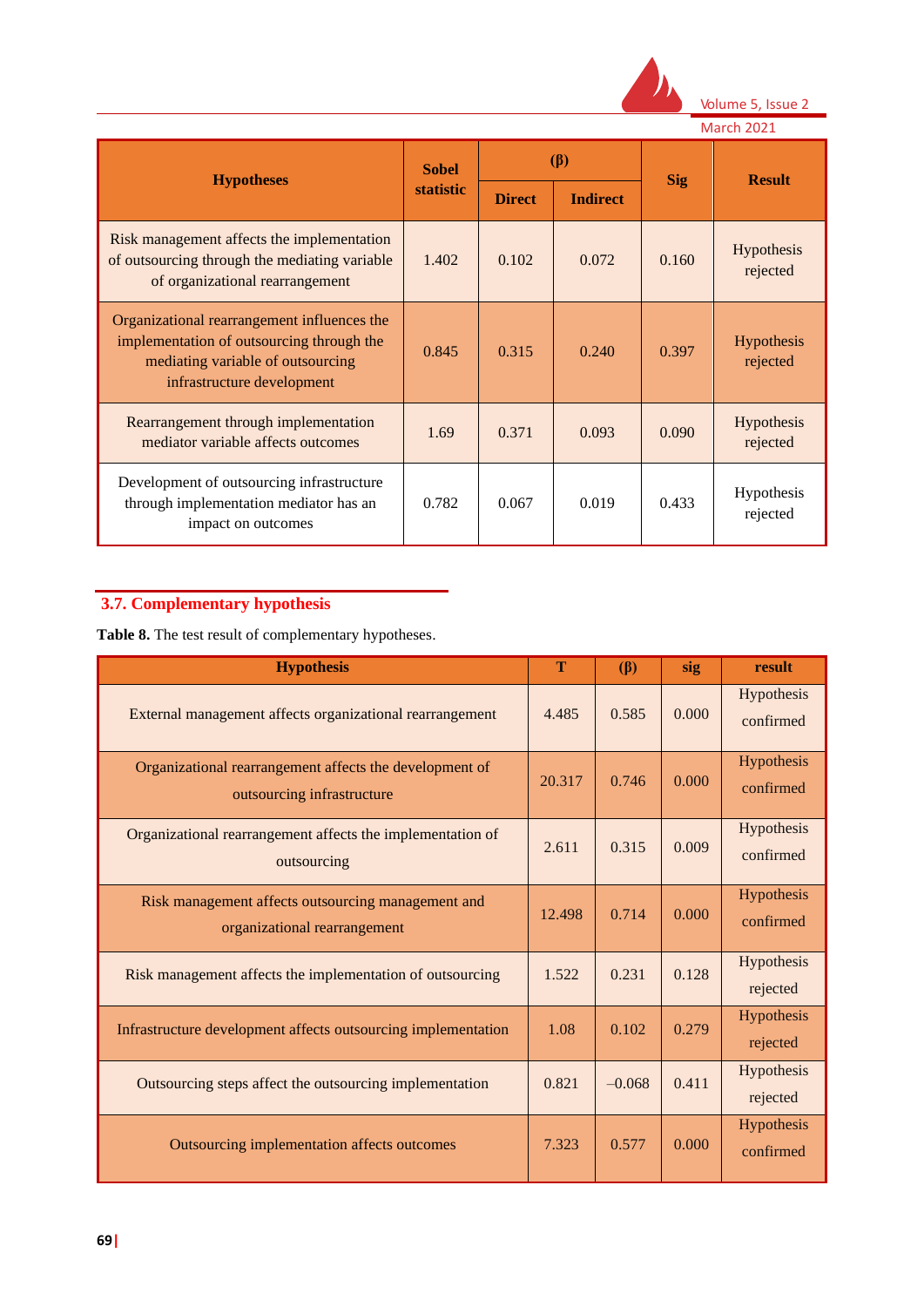| <b>Hypothesis</b>                                       | Т     | $(\beta)$ | sig   | result                         |
|---------------------------------------------------------|-------|-----------|-------|--------------------------------|
| Outcomes affect outsourcing leadership                  | 2.042 | 0.296     | 0.041 | Hypothesis<br>confirmed        |
| Outsourcing outcomes affect outsourcing management      | 8.996 | 0.553     | 0.000 | <b>Hypothesis</b><br>confirmed |
| Outsourcing outcomes affect outsourcing risk management | 8.522 | 0.475     | 0.000 | Hypothesis<br>confirmed        |

#### **4. Discussion**

Since the factor or extraction loads of the questionnaire items are at a high level, it is concluded that the questions are at a desirable level to enter the factor analysis and can be used. Factor and software analyses showed that the factor loads of all outsourcing development management indicators were at a high level. Then, the relationships between variables were depicted through structural equations, and the model fit was examined. Regarding the  $R^2$  coefficient, according to the obtained values of the coefficient of determination of variables, the fit of the model is medium to high and at a reasonable level. The Stone–Geiser index for all variables also confirms that the model fits the medium to high and is reasonable. Further, the results demonstrate that the degree of importance of the goodness criterion of the obtained GOF shows the optimal fit of the model.

#### **5. Suggestions**

# **5.1. Practical suggestions for the main theme of outsourcing management**

It is suggested that broader and more measures be taken to receive and analyze upstream outsourcing requirements and regulations (0.576) from competent authorities such as the National Iranian Gas Company and the Ministry of Oil. Long-term steps and better and more comprehensive outsourcing approaches can be developed.

Further, possible value-added analysis of outsourcing (0.634) needs special attention; because the activities were previously done internally, it was unnecessary to have a comprehensive analysis of value-added separately in the stages of development and activities.

When the outsourcing approach is implemented, it is proposed that the effectiveness of outsourcing is determined or estimated (service costing system with

ABC) at least financially with the help of tools such as industrial accounting, parallel determination of outsourcing products and services, the added value applied by the types of activities, and the production of products and services so as to enable more accurate feasibility and decision making, especially at the strategic level.

# **5.2. Practical suggestions on the main theme of outsourcing risk management**

Management includes identifying, measuring, evaluating, and controlling governance and business risks (0.567). In outsourcing development, management has the most challenges and complexity because risks in this area exist in the architecture of the organization, and the business environments are numerous. Moreover, they may be challenging to identify and measure. Furthermore, taking risk mitigation and control measures in this area requires spending more resources and making extra-organizational coordination. Therefore, it is suggested that future steps of outsourcing be taken by focusing on proper management of these risks.

Further, considering that a significant portion of risks is transferred to outsiders after outsourcing, the activation of risk management mechanisms to assess and adjust for outsourced risks (0.600) can help reduce the likelihood of outsourcing failure. This theme improves the internal capabilities of contractors. To do so, the company needs to have appropriate information and knowledge of its potential and actual contractors and control and mitigate risk, at least in the areas of identification, evaluation, and selection of contractors. Later, the contract should be gained with constructive interaction between the company and the exporter.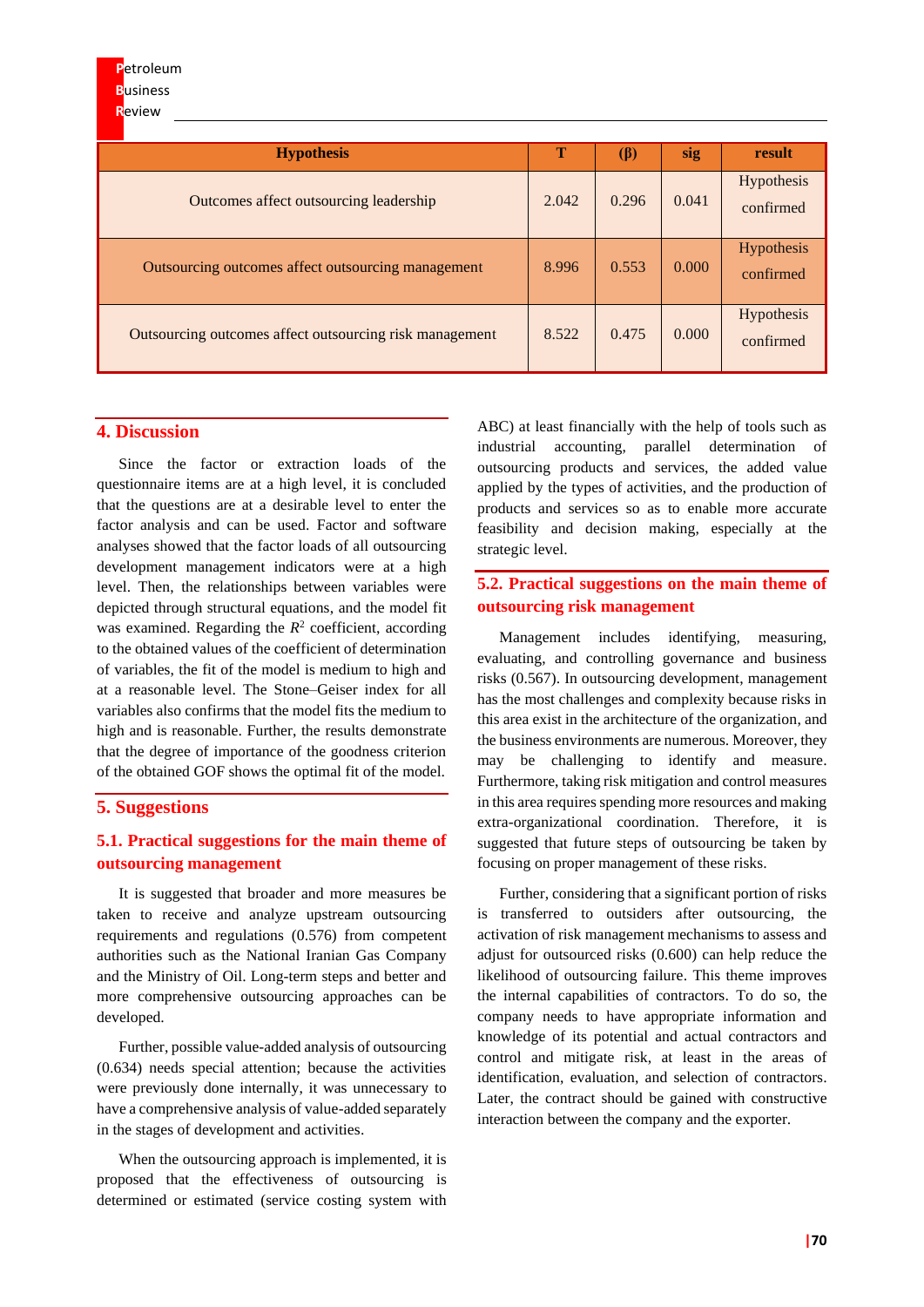

# **5.3. Practical suggestions on the main theme of organizational rearrangement with outsourcing approach**

Outsourcing process design or redesign (0.331) is one of the most fundamental steps in institutionalizing outsourcing development management at the company level. However, previous studies have focused more on the individual outsourcing process, which processes the outsourcing portfolio from the strategic planning stage to the outsourcing review and promotion phase, and covers all interactions and criteria. It has been less studied, and it is worthwhile to design it at the current stage and periodically review the parallel stages of outsourcing in the company. The precise definition of this process in the set of the process management system and the failure structure of the company is one of the critical factors in the success of this part of the design and can lead to the precise definition of the regulatory role in outsourcing.

The development of outsourcing monitoring mechanisms (0.475) is an essential and novel category, so it should be appropriately designed. The executive body of the company has more skills in supervising contracts, and if the same supervisory methods are transferred to outsourcing without special considerations, the outsourcing process will be disrupted. Moreover, before outsourcing, the employees of their company were responsible for carrying out their activities, so they might be too involved in outsourcing oversight. Even due to the high turnover of outsourcing, office health should be overshadowed. Therefore, it is suggested that monitoring mechanisms be developed more fully with a regulatory approach and internal controls.

# **5.4. Practical suggestions on the main theme of development of outsourcing infrastructure**

The extent of the impact and scope of outsourcing has placed outsourcing beyond the company's routine outsourcings. As a result, it is suggested that it should be performed in the framework of strategic planning and following the rearrangement and planning to fully operationalize the outsourcing approach in terms of allocating various resources such as hardware and software infrastructure and human, financial, and knowledge resources and mobilize resources and development of outsourcing infrastructure (0.694), with a stronger organizational will.

The operationalization of change management in outsourcing (0.753) is the following suggestion, causing all the necessary changes to be identified, determined,

and implemented; responsibilities and schedules to be determined; and the necessary changes to be applied in each outsourcing.

Although there is reliable literature and research background in strategic partnerships and collaborations, the theme of development of strategic outsourcing partnerships and alliances (0.808) in the company requires basic actions and macro-strategic decisions. The network management of these collaborations by covering the interactions between outsiders and even the company's contractors can also lead to the development of internal capabilities, one of the current research goals.

# **5.5. Practical suggestions on the main theme of outsourcing implementation**

Despite the definition of both groups of asset and processes outsourcing in the outsourcing roadmap, and given that operational measures have so far focused on outsourcing of assets, and fewer steps have been taken to outsource processes, there are more tips for outsourcing business processes in interviews and feedback received in the form of questionnaires. Therefore, it is appropriate for the company to use the lessons learned from asset outsourcing to focus and study the accounting or review of requirements and the framework of business process outsourcing (0.356) more and more profoundly to compensate for the existing delays in the process.

# **5.6. Practical suggestions on the main theme of outsourcing steps**

Delivery to the contractor (0.482) is one of the critical topics after selecting the contractor. In other words, the operational connection of the two companies is made in the form of this theme, and at the end of this stage, the contractor must be able to manage the outsourced field. This theme has formal and content differences with temporary and permanent delivery defined in the technical and executive system of projects. It requires careful study and planning and compilation of checklists and explanation of the division of tasks within the employer and between the employer and contractor.

# **5.7. Practical suggestions on the consequences and review of outsourcing**

The limitations and ambiguities of outsourcing, many questions for which definitive answers have not yet been found, and concerns about the development of outsourcing require outsourcing experiences, with their pathology (0.339) to be used to the maximum. With the help of analytical tools, diagnostics, risk management,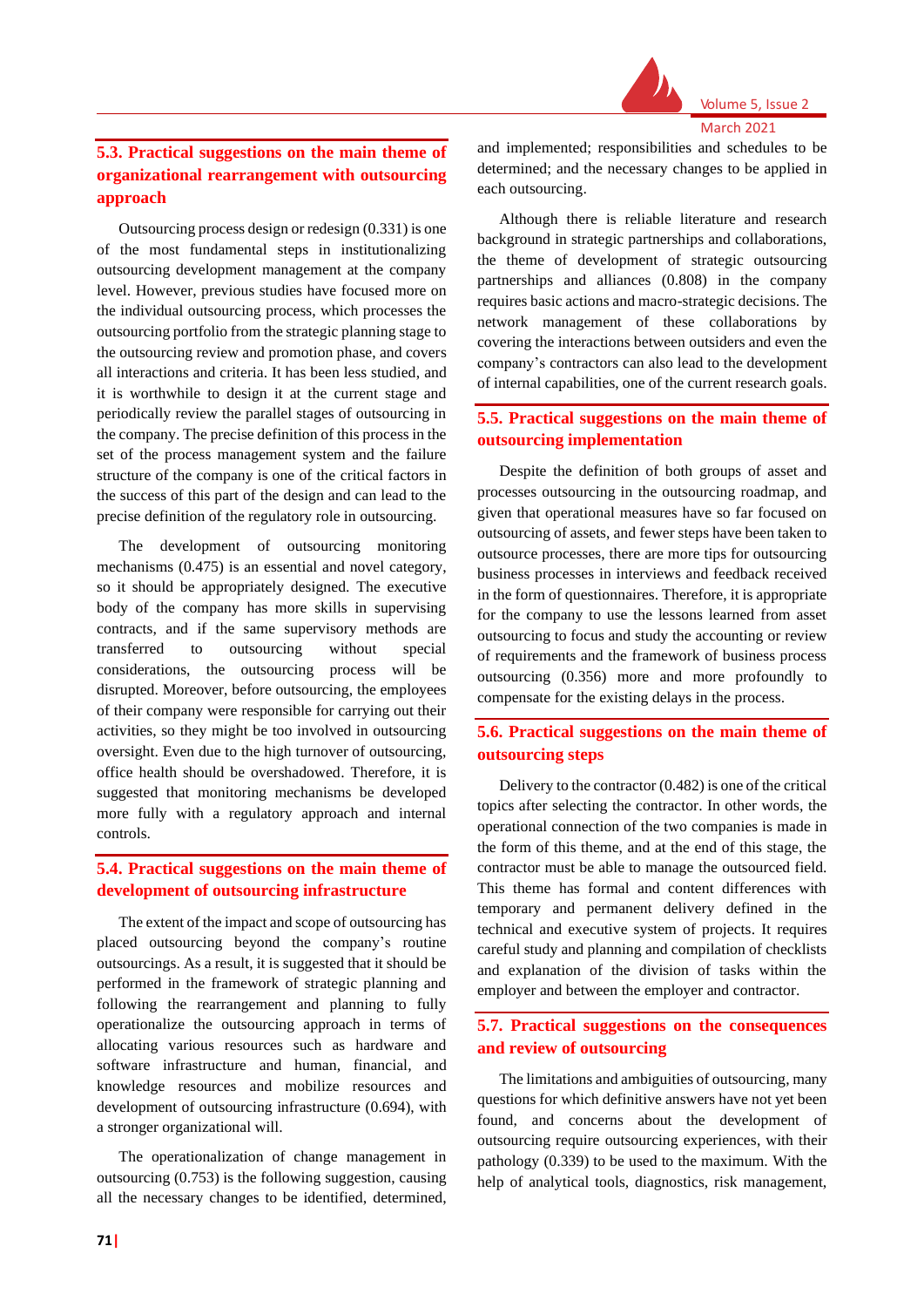and monitoring key indicators and the status of critical factors in outsourcing success, the following steps can create valuable lessons and complete the outsourcing improvement cycle.

Additionally, transferring the recommendations for reviewing upstream outsourcing requirements to decision-making authorities in the National Iranian Gas Company, the Ministry of Oil, the government of the Parliament of Iran (0.461) has continued to gain the attention of experts, and its emptiness has been felt and announced. It is suggested, in particular, that senior management negotiate and play an active role in influencing the imposition of these requirements. Doing so has significant implications in terms of social responsibility, knowledge transfer, and facilitating the implementation of outsourcing strategies in the company, and it removes some administrative and legal barriers to the implementation of outsourcing.

#### **6. Suggestions for future researchers**

Given that the following hypotheses were not confirmed in this study, researchers can focus on the following to investigate the cases that can achieve valuable and reliable results and close the gap in research.

- The effect of risk management through the mediating variable of organizational rearrangement on outsourcing implementation;
- The effect of organizational rearrangement through the mediating variable of outsourcing infrastructure development on outsourcing implementation;
- The impact of outsourcing risk management on organizational rearrangement with an outsourcing approach and on outsourcing implementation;
- The impact of outsourcing infrastructure development on outsourcing implementation.

In addition, comparing and examining the relationship and distinctions between outsourcing with other categories of value chain relationship and strategic partnerships, such as contracting and privatization, are still exciting and necessary and at the same time relevant and practical topics for future studies in this field of knowledge.

#### **7. Research limitations**

Due to the need for an in-depth analysis in the selected context, the limited scope of the studied field limited the model to the oil and gas industry. The limited number of experts in the field of outsourcing portfolio

development and the nature of the questionnaire participants not giving accurate and time-consuming answers were other shortcomings of this work. The epidemic of COVID-19 in the country also limited this study.

# **References**

- Embleton, P.R. and Wright, P.C. (1998). A practical guide to successful outsourcing, Empowerment in Organizations, Vol. 6 No. 3, pp. 94–106. https://doi.org/10.1108/14634449810210832.
- Eslami, S., Mirghfouri, S.H and Zarei, M., (2016). A Study of the Strategic Role of Outsourcing in Organizational Performance. Global Conference on Management, Accounting Economics and Humanities at the Beginning of the Third Millennium, Shiraz, https://civilica.com / doc / 524885.
- Fallah, S.H., Kashif Haghighi, M., and Rezaian, A. (2016). Outsourcing decisions based on MCDM multi-criteria method in construction projects, 3rd International Conference on Science and Engineering. https://civilica.com/doc/491645 .
- Henseler, J., Ringle, C. M., and Sinkovics, R. R. (2009). The use of partial least squares path modeling in international marketing. In Advances in International Marketing|Adv. Int. Mark. (Vol. 20, pp. 277–319). (Advances in International Marketing). Emerald Publishing Limited. https://doi.org/10.1108/S1474- 7979(2009)0000020014.
- Hooman, Haidar Ali (1994). Statistical inference in behavioral research. Published by Tehran: Parsa.
- ISO 37500. (2014). Guidance on outsourcing. Retrieved from: https://www.iso.org/obp/ui/#iso:std:iso:37500:ed-1:v1:en.
- ISO 55000. (2014). Asset management: Overview, principles, and terminology. https://www.iso.org/standard/55088.html.
- Jiang, B. and Qureshi, A. (2006). Research on outsourcing results: current literature and future opportunities, Management Decision, Vol. 44 No. 1, pp. 44–55. https://doi.org/10.1108/00251740610641454.
- Kakabadse, A. P., and Kakabadse, N. (2005). Outsourcing: current and future trends.